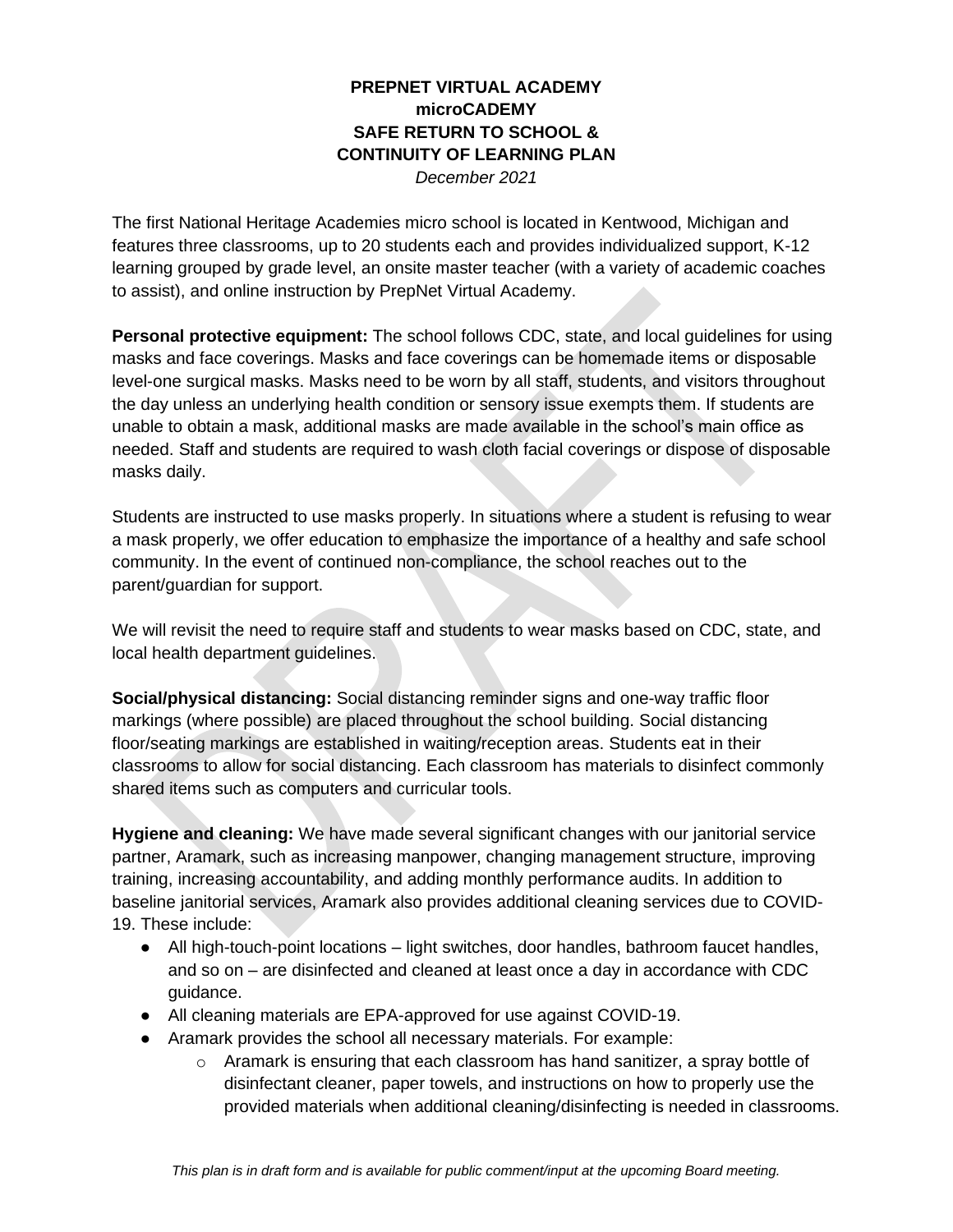- $\circ$  Aramark is also ensuring that the school stocks plenty of hand soap to stay ahead of any shortage. Dispensers of soap, hand sanitizer, and disinfectant cleaner are refilled, as necessary.
- All janitorial staff have been trained on cleaning and disinfecting specifically for COVID-19.

We have also updated our Facilities Preparedness and Response Plan (attached as Appendix A). Here are highlights:

- Following CDC guidelines, we have created an action plan to be used if there is a suspected or confirmed case of COVID-19 in the school building. This plan includes disinfection and cleaning tasks based on the timeline of when an individual with a suspected or confirmed case was last in the school building.
- We store cleaning and disinfection products safely and in compliance with standards.

In addition to the added efforts of our provider of janitorial services, we are all joining in the effort to promote safe hygiene habits. Hand-sanitizing stations are provided throughout the building, and handwashing posters offer instruction on, and reinforcement of, proper handwashing techniques.

**Monitoring student and staff health:** The school cooperates with the local public health department in screening and testing students and staff where required. Staff members complete daily wellness checks before arriving at work to ensure they do not exhibit COVID-19 symptoms (fever, cough, shortness of breath, or difficulty breathing). NHA has created a daily healthscreening app for this check. Staff members use their mobile device to scan a QR code and complete the required screening survey.

We monitor and follow local health department and state recommendations. If an employee or student shows COVID-19 symptoms or runs a fever of 100.4 or higher, they are sent directly home or to an identified isolation room until they can be safely picked up. When the isolation room is in use, the student and any staff member supervising the student are required to wear masks.

**Confirmed cases:** If there is a confirmed case, the school's Business Partner from NHA's People Services team –

- reports the case to the local department of health if required;
- partners with the principal and NHA's communications team to ensure that proper stakeholders are notified in a timely manner; and
- ensures compliance with all requirements related to employee and student confidentiality and to the Health Insurance Portability and Accountability Act of 1996 (HIPAA).

Staff and students with probable or confirmed cases of COVID-19 can return to school after they have complied with any CDC isolation guidelines and:

- they have received a negative COVID-19 test; and
- 10 days have elapsed since the individual first had symptoms;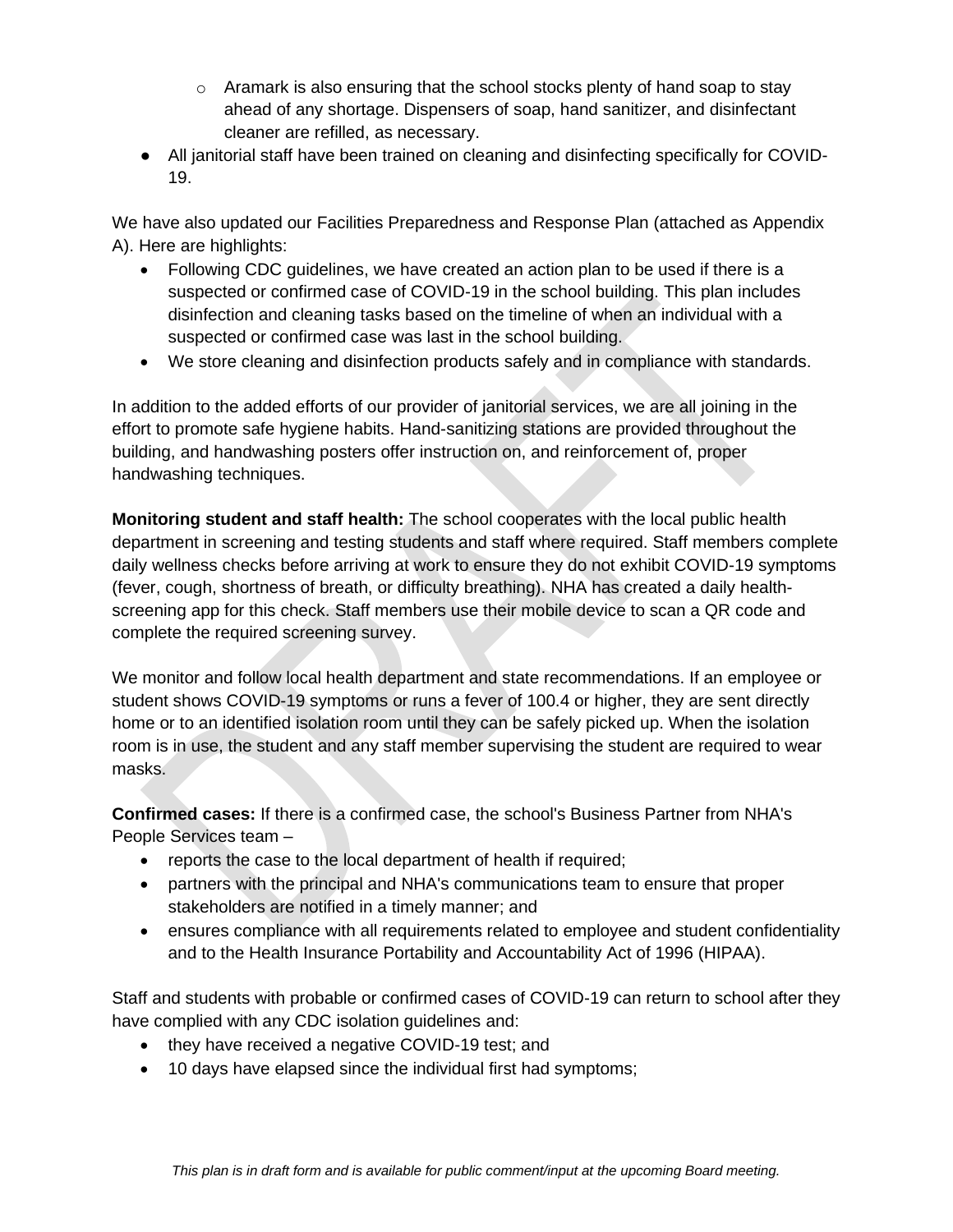When there are suspected or confirmed COVID-19 cases in the building within the last three days, the Facilities Preparedness and Response Plan calls for a move into a Level 3 Response Procedure (see Appendix A).

**Vaccinations:** NHA has provided us up-to-date information and resources on vaccination in our state and county.

**Continuity of Learning for Special Populations:** Students with IEPs or 504s access the same learning opportunities offered to general education students. These learning activities and supports address student needs identified in IEPs and/or 504 plans to the extent appropriate. To accomplish this goal, special education providers collaborate with general education teachers to ensure provision of accommodations and modifications (when appropriate) that allow students to access learning opportunities. Individualized accommodations are documented and shared with classroom teachers for each student. Teachers of students who are English Learners (ELs) work with classroom teachers to provide necessary scaffolds to schoolwork to ensure that EL students have access to the core content.

The school complies with the regulations imposed by the state and by the Individuals with Disabilities Education Act (IDEA), which strives to ensure that all children with disabilities receive an Individual Educational Program (IEP) designed to address their unique needs. All required components of the IEP are addressed, including a description of the student's present level of academic achievement and functional performance. These descriptions cover disabilityrelated needs, goals and objectives, supplemental aides and services, program services, ancillary services, and extended school year.

All students with disabilities are considered general education students first. Each IEP is designed to ensure that eligible students receive a free appropriate public education (FAPE) and specialized instruction delivered by highly qualified special education staff within the least restrictive environment (LRE). Before school opens, we review registration forms to identify students with current IEPs from any schools they have previously attended. We inform parents of their rights, procedures, and responsibilities under special education law. Decisions about an IEP are made by the school's IEP Team. Required participants on this team include general and special education providers and administrators. Parents are also encouraged to join the IEP Team.

As much as appropriate, children who are disabled are educated with children who are nondisabled. Special classes, separate schooling, or other removal of children with disabilities from the regular educational environment occurs only if the nature or severity of the disability is such that satisfactory education in regular classes with supplemental aids and services cannot be achieved.

To meet LRE requirements, the school ensures that a continuum of placement options is available to students with disabilities, including:

- services provided within the general education classroom;
- pull-out services;
- special classes;
- home instruction:

*This plan is in draft form and is available for public comment/input at the upcoming Board meeting.*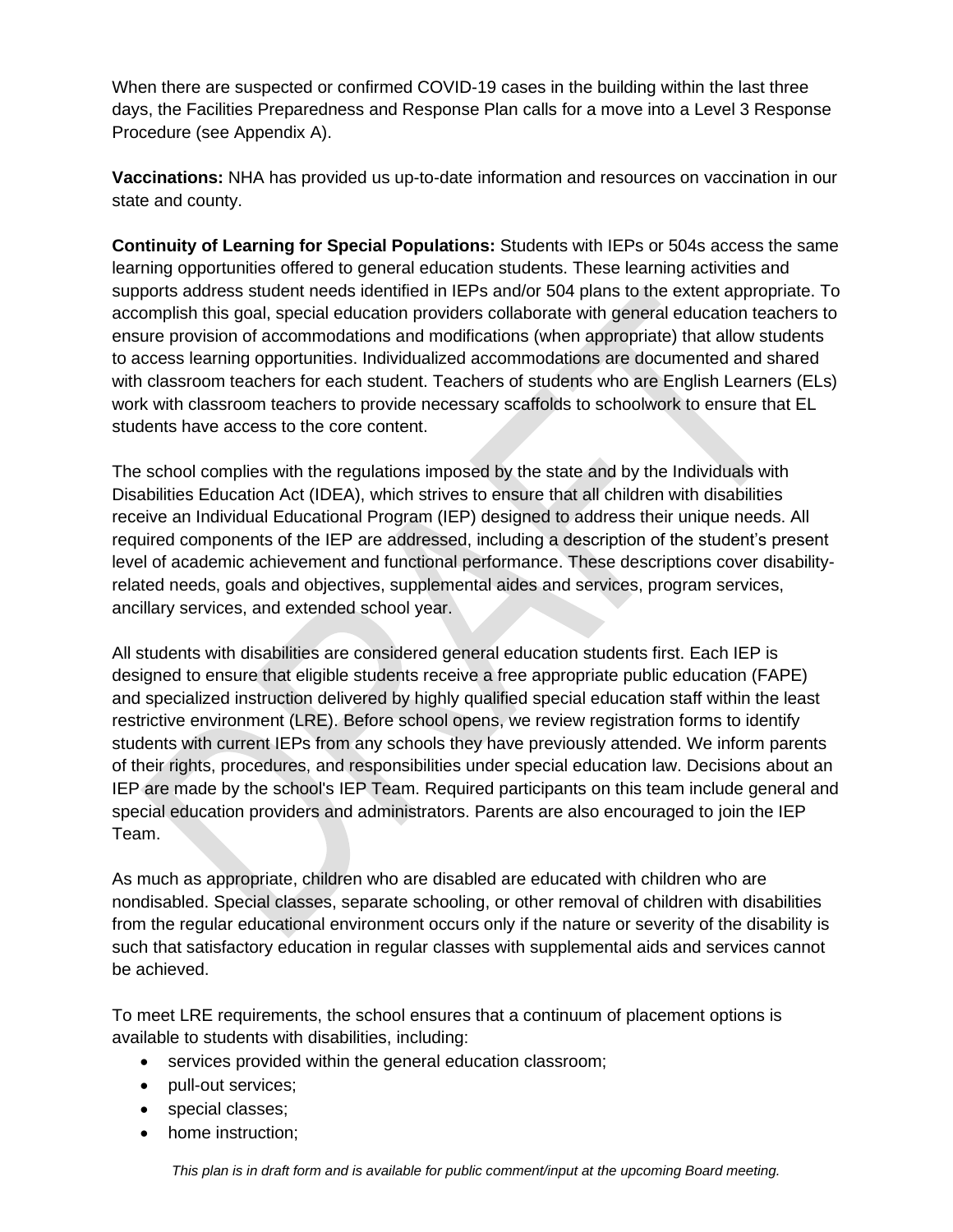- instruction in hospitals and institutions; and
- in special circumstances, access to programs and services in settings outside the school.

The Individualized Education Program Team (IEPT) makes decisions about student placement.

**Continuity of food services:** We meet all guidance and procedures set forth by the CDC and by state and local health departments related to food service models and operations for students. Meals are served in a unitized manner during the school year to avoid contamination. We provide staff additional PPE, including gloves, masks, cleaning chemicals, and hand sanitizer. Sneeze guards have been added to all food distribution carts. Cutlery, seasonings, and sauces are placed directly on individual trays.

In the event of a COVID-19 outbreak, we work with school nutrition agencies and local health departments to ensure that we comply with all requirements. We continue serving food when schools are closed when that is allowed and can be done safely. We continue to provide meal service to the extent applicable. We notify parents when food is available via the SchoolMessenger system (which can send emails and texts to each family), school newsletters and updates, and our website as appropriate.

**Mental health, behavioral, and emotional support services and support:** Traumatic experiences like COVID-19 can impact learning, behavior, and relationships at school. Research clearly indicates that a traumatic experience in childhood can diminish concentration, memory, and the development of language that children need to be successful at school. The COVID-19 pandemic is not only affecting children's physical health and academic experience but also taking a deep emotional toll. We believe children's well-being comes first, and that young people, like adults, learn best when they are happy, safe, calm, and cared for properly.

As educators, we must do everything possible to reduce the effects of trauma so that students can learn at an optimal level. Trauma does not discriminate between urban and suburban students because people will perceive threats like COVID-19 in their own way. It is imperative that our organization continue to nurture the hearts and minds of our children and staff and show a thoughtful, innovative approach in doing so.

NHA's Leadership Summit, held during the summer, included a general session to discuss steps schools can take to become a Trauma-Informed School. Leadership teams learned how to prioritize re-establishing connections and safety (both physical and emotional), to carry out interventions for Tiers 1, 2, and 3, and to teach social and emotional skills. There were three additional breakout options made available to staff who may not have taken any courses on trauma in the past. Each breakout focused on the self as the first step to becoming traumainformed.

In addition, to continue the discussion on trauma, we share information on trauma-informed support throughout the school year by emailing a newsletter, providing additional resources, and sharing talking points with parents, families, and staff.

The school also prioritizes the mental and social-emotional health of staff. Leaders hold one-